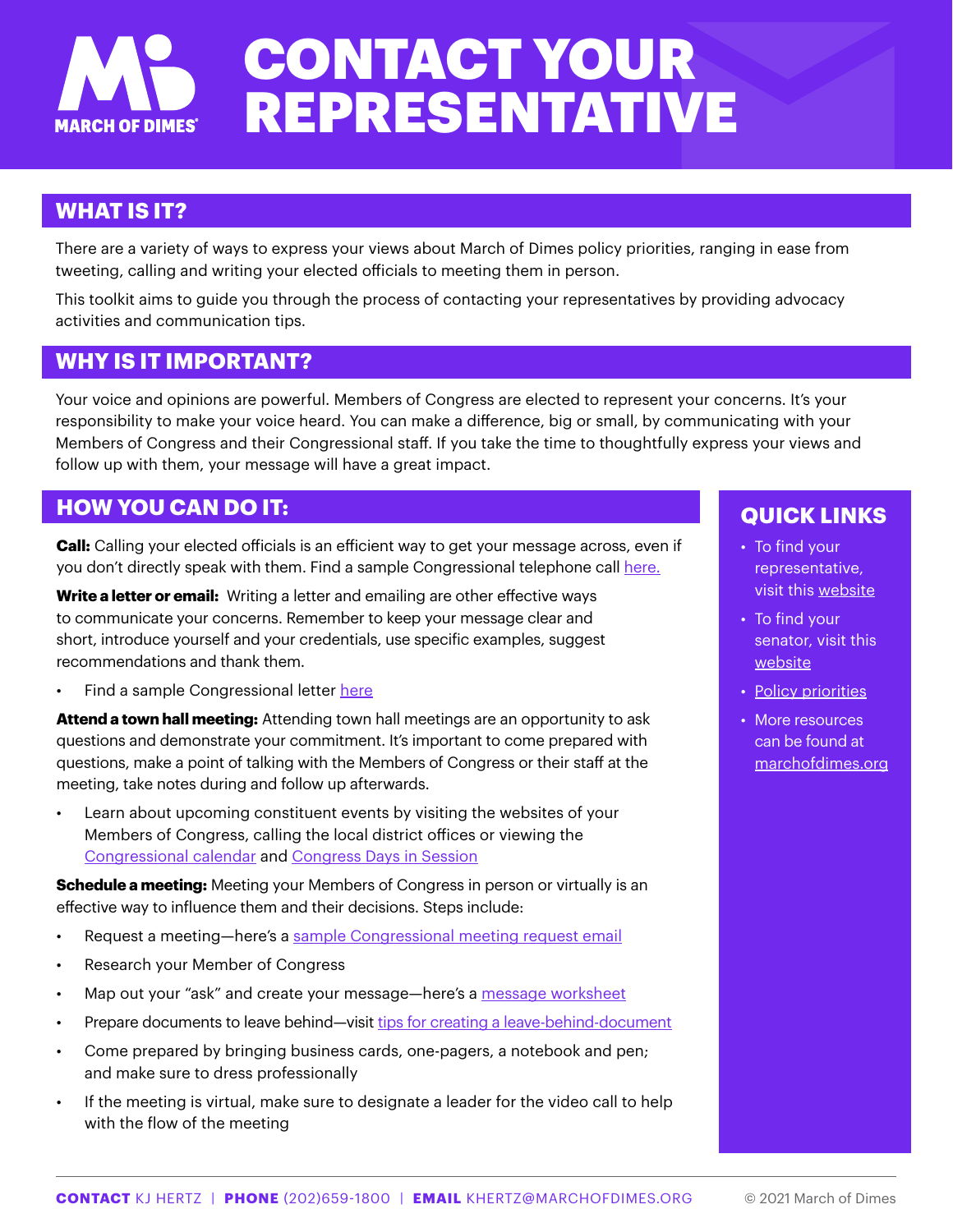## **COMMUNICATION TIPS**

- Know the correct pronunciation of your legislator's name.
- Know whether he/she/they is a Representative or Senator and use their title when addressing them.
- Review relevant committee assignments.
- Be personable, courteous and non-confrontational.
- Begin by thanking the legislator for their hard work and representation.
- Do NOT make your political affiliation apparent, but underscore your role on behalf of March of Dimes.
- Use this opportunity to educate. Never guess or exaggerate facts. Speak in plain terms. Back up your talking points.
- Brevity is important. Get to the point of your visit.

## **SHARE YOUR STORY AND CONNECT**

#### **UNSPOKEN STORIES**

#UnspokenStories gives voice to experiences of pregnancy from the joys of parenting to the heartbreak of loss. The supportive community is made up of parents, medical professionals, grandparents, would-be parents and friends who want to share with each other one story at a time. Visit [www.unspokenstories.org](http://www.unspokenstories.org).

#### **SHARE YOUR STORY**

[ShareYourStory.org](https://share.marchofdimes.org/) is a welcoming environment for families to share their story and connect with other moms, dads and families who understand first-hand the challenges and triumphs that can happen throughout the pregnancy journey.

## **COMMUNICATION TIPS**

- To meet your elected officials and to tell them what you care about and why you care
- To educate lawmakers on March of Dimes' core issues, such as maternal health, access to care and Newborn Screening
- To encourage lawmakers to promote public policies that improve the health of all moms and babies

Learn about March of Dimes advocacy campaigns and sign up for our [Action Network.](https://actioncenter.marchofdimes.org/?0)